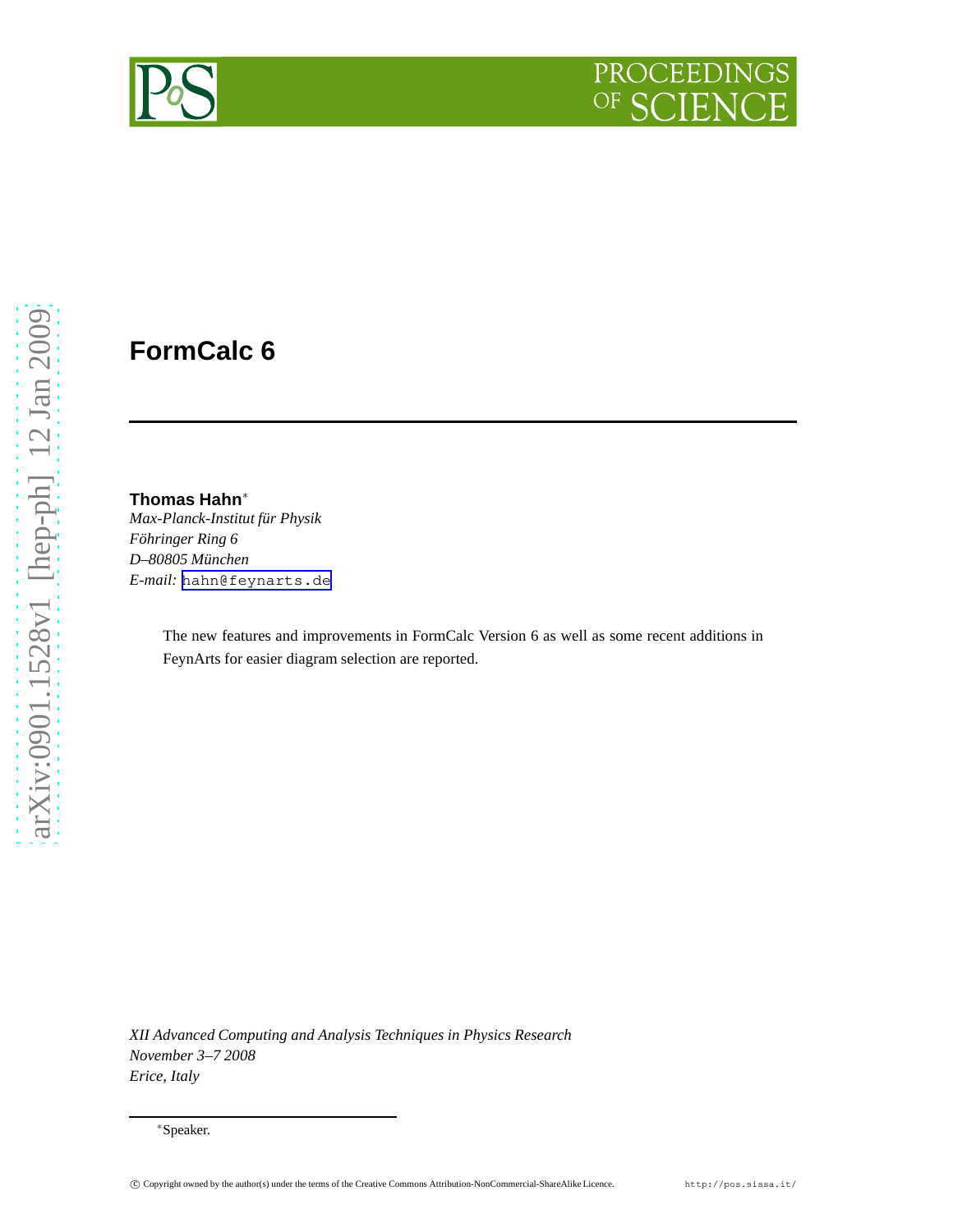# **1. Introduction**

FeynArts [\[1\]](#page-6-0) and FormCalc [\[2](#page-6-0)] generate and calculate Feynman diagrams to the extent that one can easily obtain the analytic expression of an amplitude at up to one-loop order and create a Fortran code for the numerical evaluation of the squared matrix element almost fully automatically.

This note presents some recent improvements and additions to both programs. Firstly, it elaborates on diagram filters in FeynArts, for which several ancillary functions have been added. Secondly, the following new features in FormCalc 6 are described:

- Alternate-channel communication between FORM and Mathematica.
- Code-generation for CutTools.
- Improvements in Dirac chains (4D) for analytical purposes.
- Functions to re-use previously introduced abbreviations and subexpressions in a new session.
- The Keep function to resume interrupted calculations.
- New Abbreviate mode.
- Options to fine-tune code generation.

## **2. Diagram filters in FeynArts**

The DiagramSelect function in FeynArts performs on Feynman diagrams (i.e. the output of InsertFields, denoted by 'ins' in the following examples) what Select does to ordinary Mathematica expressions: it retains those for which a given test function returns True.

In the case of DiagramSelect, the test function receives three arguments:

- 1. the insertions, of the form Graph [*h*] [Field[1]  $\rightarrow$  *f*<sub>1</sub>, Field[2]  $\rightarrow$  *f*<sub>2</sub>, ...],
- 2. the topology belonging to these insertions,
- 3. the header of the topology list to which the topology belongs.

The DiagramSelect function is part of FeynArts already for quite a while and the information it provides to the test function allows the skilled programmer a very detailed selection. Recently, a number of functions have been added with which the construction of sophisticated test functions is straightforward. Unless otherwise stated, the functions introduced in the following subsections take the three arguments detailed above.

#### **2.1 LoopFields**

LoopFields returns a list of fields running in the loop(s) of the given diagram. It might be used as in

```
DiagramSelect[ins, FreeQ[LoopFields[##], V[1]]&]
```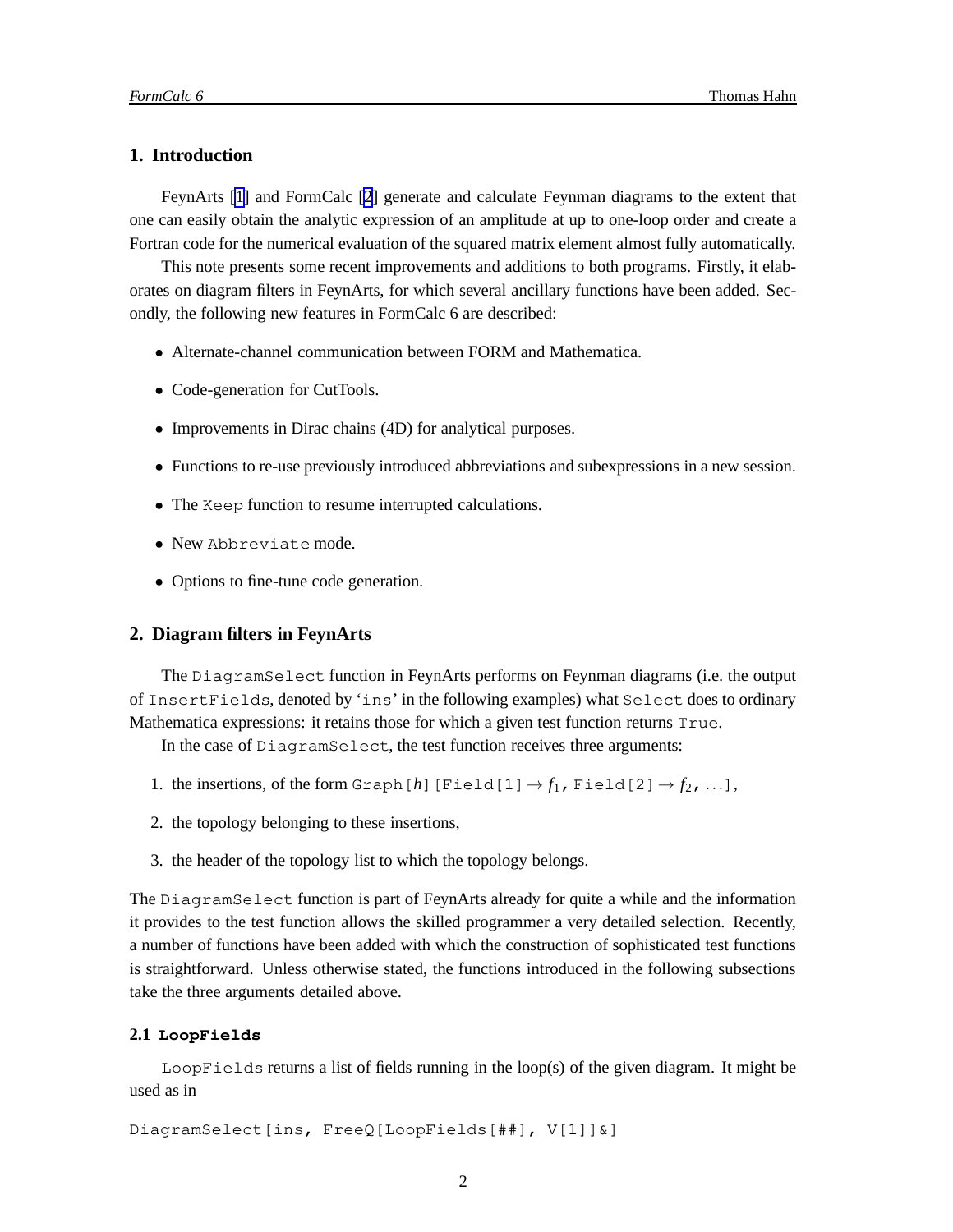to omit all diagrams where a photon runs in the loop. Or, to select only diagrams of  $\mathcal{O}(\alpha_s)$  or higher with respect to tree-level, one could use:

CountQCDFields[f\_] := Count  $[f, -1]$   $(F[3|4, -1] | V[5, -1] | U[5, -1)]$ ; DiagramSelect[ins, CountQCDFields[LoopFields[##]] > 2 &]

#### **2.2 WFCorrectionFields, WFCorrectionCTFields**

WFCorrection(CT)Fields returns the fields external to wave-function corrections, i.e. self-energies on external legs (or their counter-terms in the case of WFCorrectionCTFields). For example, if the diagram contains a self-energy insertion S[1]  $\rightarrow$  S[3] on an external leg, the result of WFCorrectionFieldsis {S[1], S[3]}. If the diagram contains no wave-function correction, the list is empty.

This filter is typically used to eliminate wave-function corrections with identical external legs, i.e. remove corrections of the type  $a \to a$  but keep  $a \to b$  (for, the former contain a denominator  $1/(p^2 - m_a^2)$  which, if naively inserted, evaluates to  $1/(m_a^2 - m_a^2)$  for an on-shell *p*). This can be done with a construction like

DiagramSelect[ins, UnsameQ@@ WFCorrectionFields[##] &]

#### **2.3 Vertices, FieldPoints**

Vertices returns the vertices contained in a topology, not counting the endpoints of the external legs (even though they are internally represented as Vertex[1][*n*]). Note that this is a purely topological list of vertices, with no field information.

FieldPoints returns the field content for each vertex of a topology, i.e. a list of objects of the form FieldPoint[*cto*][*fields*], where *cto* is the counter-term order.

These functions are most efficiently used together with the following.

#### **2.4 FieldMatchQ, FieldMemberQ, FieldPointMatchQ, FieldPointMemberQ**

FieldMatchQ[*f*,*patt*] returns True if the field *f* matches the pattern *patt* and False otherwise. It works like MatchQ but takes into account field levels, e.g.  $F[1]$  matches F.

FieldMemberQ[*flist*, *patt*] returns True if an element of *flist* matches *patt* in the sense that FieldMatchQ returns True.

FieldPointMatchQ[*fp*, *patt*] returns True if the field point *fp* matches the pattern *patt* and False otherwise. The matching takes into account field levels, e.g.  $F[1]$  matches F.

FieldPointMemberQ[*fplist*, *patt*] returns True if an element of *fplist* matches *patt* in the sense that FieldPointMatchQ returns True.

With these functions, it is quite simple to select diagrams with a particular field point, e.g.

```
DiagramSelect[ins, FieldPointMemberQ[FieldPoints[##],
 FieldPoint[V[1], F[2], -F[2]]]\
```
selects only diagrams with a photon–lepton–lepton coupling.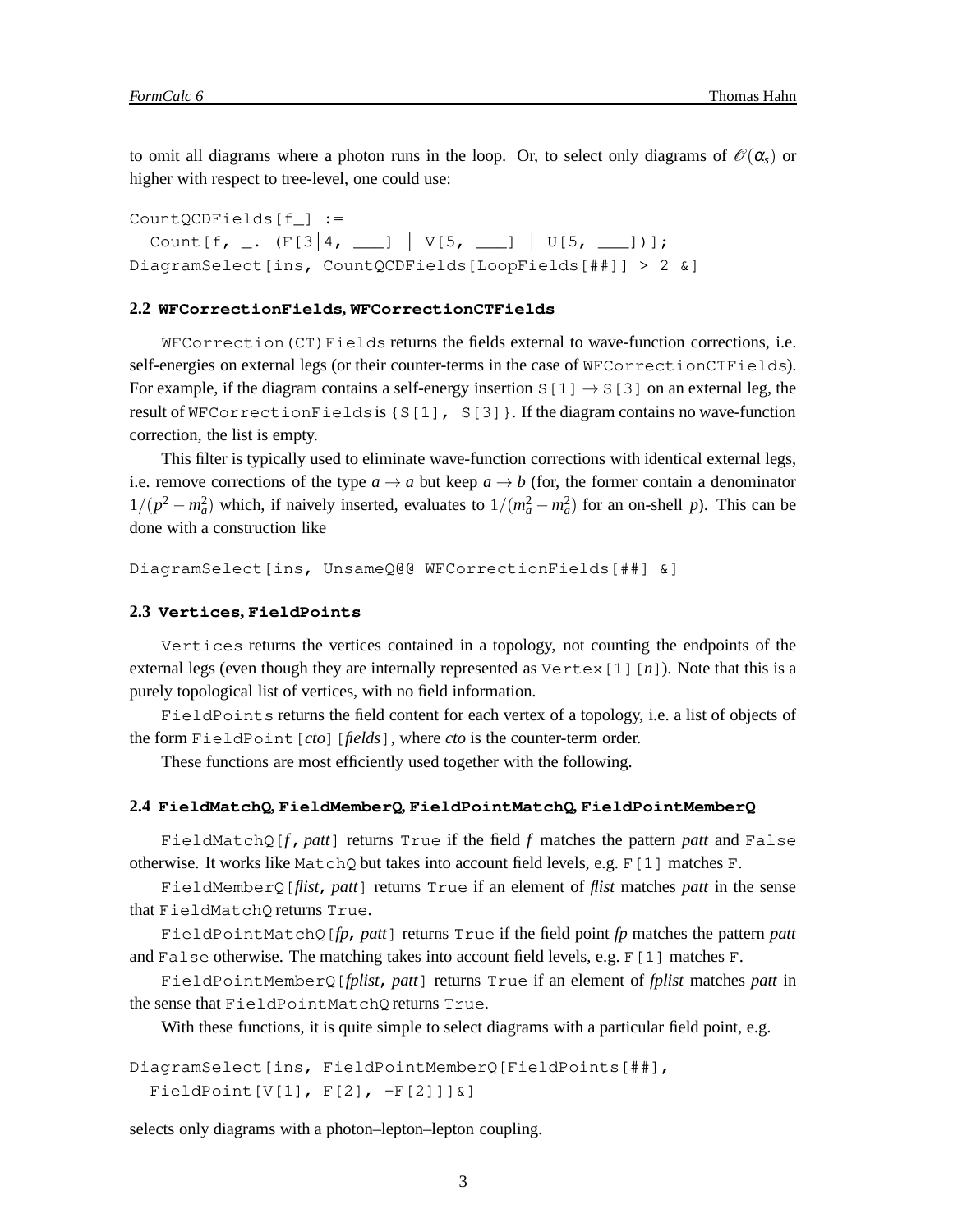# **3. Alternate Link between FORM and Mathematica**

FORM is renowned for being able to handle very large expressions. To yield (pre-)simplified expressions, however, terms have to be wrapped in functions, to avoid immediate expansion. The number of terms in a function is rather severely limited in FORM: on 32-bit systems to 32568.

FormCalc is thus in a dilemma: it has become much more sophisticated in simplifying amplitudes in recent versions and partly because of this, users now compute larger amplitudes. This is the reason that many users have recently reported (unorthodox) 'overflow' messages from FORM.

The solution introduced in Version 6 is to send the pre-simplified generic amplitude to Mathematica intermediately for introducing abbreviations. To enable this out-of-band communication, the ReadForm executable (which manages the traffic between FORM and Mathematica) threads off a pipe handler which communicates with FORM via its external channels [\[3\]](#page-6-0).

The result is a significant reduction in size of the intermediate expressions, shown here for the u-channel part of the tree-level amplitude of  $uu \rightarrow gg$ . The pre-simplified generic expression passed from FORM to Mathematica is in this case:

```
Den[U,MU2]*(
```

```
-8*SUNSum[Col5,3]*SUNT[Glu3,Col5,Col2]*SUNT[Glu4,Col1,Col5]*mul[Alfas*Pi]*
 abb[fme[WeylChain[DottedSpinor[k1,MU,-1],6,Spinor[k2,MU,1]]]*ec3.ec4
      -1/2*fme[WeylChain[DottedSpinor[k1,MU,-1],6,ec3,ec4,Spinor[k2,MU,1]]]
     +fme[WeylChain[DottedSpinor[k1,MU,-1],7,Spinor[k2,MU,1]]]*ec3.ec4
      -1/2*fme[WeylChain[DottedSpinor[k1,MU,-1],7,ec3,ec4,Spinor[k2,MU,1]]]]*MU
-4*SUNSum[Col5,3]*SUNT[Glu3,Col5,Col2]*SUNT[Glu4,Col1,Col5]*mul[Alfas*Pi]*
 abb[fme[WeylChain[DottedSpinor[k1,MU,-1],6,ec3,ec4,k3,Spinor[k2,MU,1]]]
      -2*fme[WeylChain[DottedSpinor[k1,MU,-1],6,ec4,Spinor[k2,MU,1]]]*ec3.k2
     -2*fme[WeylChain[DottedSpinor[k1,MU,-1],6,k3,Spinor[k2,MU,1]]]*ec3.ec4
     +fme[WeylChain[DottedSpinor[k1,MU,-1],7,ec3,ec4,k3,Spinor[k2,MU,1]]]
     -2*fme[WeylChain[DottedSpinor[k1,MU,-1],7,ec4,Spinor[k2,MU,1]]]*ec3.k2
      -2*fme[WeylChain[DottedSpinor[k1,MU,-1],7,k3,Spinor[k2,MU,1]]]*ec3.ec4]
+8*SUNSum[Col5,3]*SUNT[Glu3,Col5,Col2]*SUNT[Glu4,Col1,Col5]*mul[Alfas*MU*Pi]*
 abb[fme[WeylChain[DottedSpinor[k1,MU,-1],6,Spinor[k2,MU,1]]]*ec3.ec4
      -1/2*fme[WeylChain[DottedSpinor[k1,MU,-1],6,ec3,ec4,Spinor[k2,MU,1]]]
     +fme[WeylChain[DottedSpinor[k1,MU,-1],7,Spinor[k2,MU,1]]]*ec3.ec4
     -1/2*fme[WeylChain[DottedSpinor[k1,MU,-1],7,ec3,ec4,Spinor[k2,MU,1]]]] )
```
and the version coming back from Mathematica is:

```
-4*Den(U, MU2)*SUNSum(Col5,3)*SUNT(Glu3,Col5,Col2)*SUNT(Glu4,Col1,Col5)*
  AbbSum5*Alfas*Pi
```
## **4. CutTools**

The CutTools package evaluates one-loop integrals via the cutting-technique-inspired Ossola, Papadopoulos, Pittau (OPP) method [\[4](#page-6-0)].

FormCalc 6 can generate code for linking with CutTools. This is governed by the CutTools option of CalcFeynAmp, which has three values: False selects LoopTools functions [\[2](#page-6-0)], i.e. traditional Passarino–Veltman tensor reduction, True selects CutTools functions, but with the rational terms worked out by FormCalc analytically, and Rational selects CutTools functions with the rational terms computed by CutTools.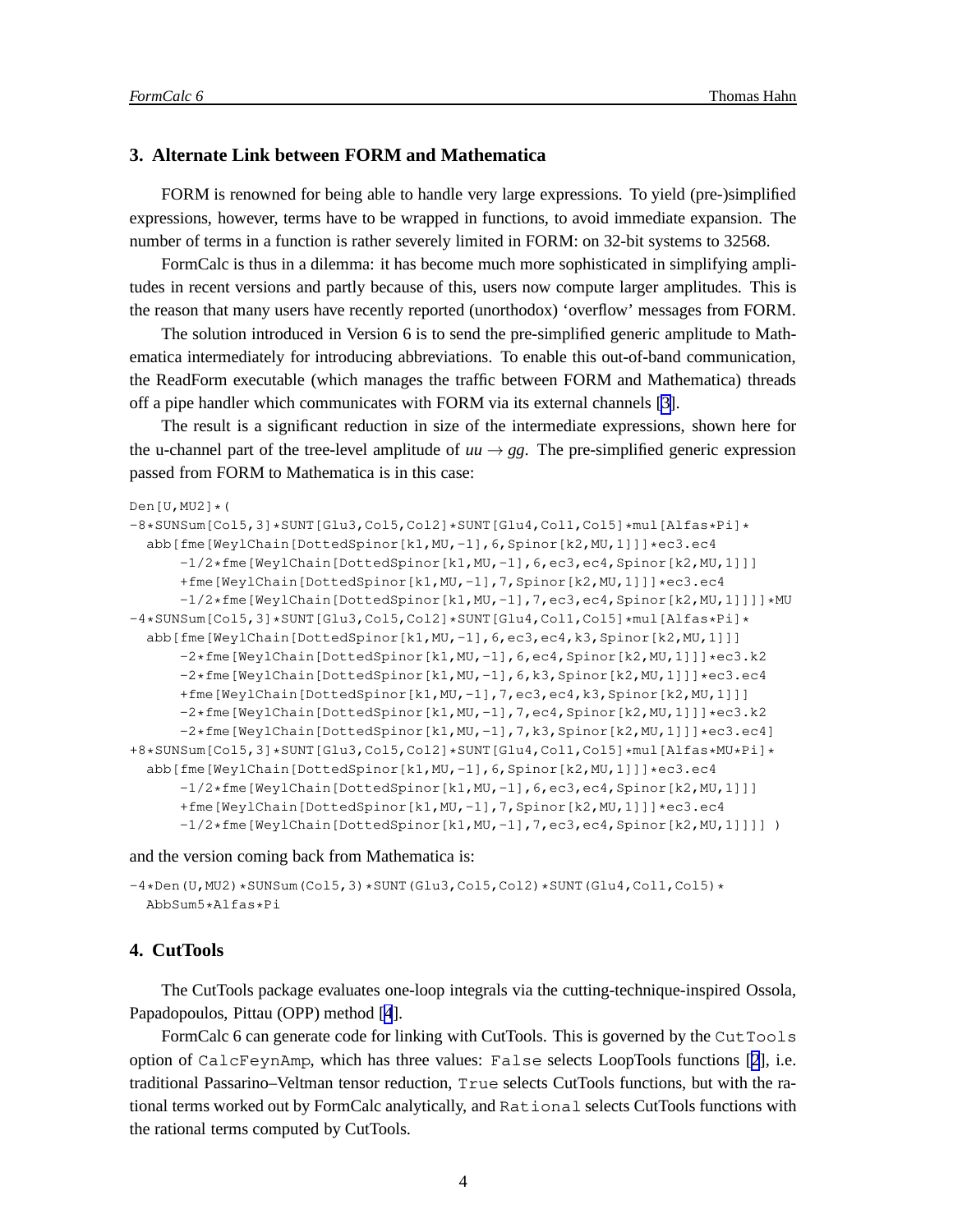The CutTools functions emitted by FormCalc form a set Acut, Bcut, etc., analogous to the A0i, B0i, etc. LoopTools functions, i.e. the Passarino–Veltman tensor coefficient functions. From the technical point of view, the CutTools functions require the numerator as a function of the integration momentum  $q$  which it can sample to solve the cutting equations. The correspondence is, for example,

$$
\int \frac{(\mathrm{i}\pi^2)^{-1} d^4q \, q_\mu q_\nu}{(q^2 - m_1^2)((q - p)^2 - m_2^2)} = g_{\mu\nu} \text{B0i(bb00, } p^2, m_1^2, m_2^2) + p_\mu p_\nu \text{B0i(bb11, } p^2, m_1^2, m_2^2)
$$
  
= \text{Bcut}(2, num1, num2,  $p, m_1^2, m_2^2$ ).

The first line is the classical Passarino–Veltman decomposition, formulated in terms of the Loop-Tools function B0i. The second line is the two-point CutTools function Bcut.

The main novelty here are the two numerator functions  $num1 = q_{\mu}q_{\nu}$  and  $num2 = 0$ , the latter of which is the coefficient of *D*−4 and is sampled only if CutTools is used to compute also the rational terms. Although not evident from this example, the numerators are in general scalar functions, as the  $q<sub>\mu</sub>$  are contracted with other vectors, are part of a fermion chain, or similar. The 2 describes the maximum tensor rank ( $q_{\mu}q_{\nu} = 2$  instances of *q*). Note further that the momentum *p* is passed directly (not squared), as the routine may have to compute dot products etc.

The final link with CutTools, including proper detection of the package in configure, is not yet complete but will be available shortly. For this reason, no performance reports can yet be given. Regardless of any performance questions, however, the CutTools option in itself is definitely important as an independent way of checking LoopTools results.

# **5. Dirac Chains in 4D**

As numerical calculations involving external fermions are mostly done using Weyl-spinor chains, there has been a paradigm shift for Dirac chains to make them better suited for analytical purposes, e.g. the extraction of Wilson coefficients.

Already in Version 5, with improvements in Version 6, Fierz methods have been implemented for Dirac chains, thus allowing the user to force the Dirac chains into almost any desired order, via the FermionOrder option of CalcFeynAmp.

Version 6 adds the Colour method to the FermionOrder option, which brings the spinors into the same order as the external colour indices. This is not entirely trivial internally because colour is treated as an insertion, i.e. is not present during the simplification of the generic amplitude.

Also new in Version 6 is the Antisymmetrize option of CalcFeynAmp which antisymmetrizes Dirac chains. Such chains can be recognized by a negative chirality identifier, e.g. DiracChain [-6,...] instead of DiracChain [6,...]. More precisely,

DiracChain 
$$
[-\lambda, \mu_1, ..., \mu_n] = \frac{1}{n!} \sum_{\pi} \sigma_{\pi} \omega_{\lambda} \gamma_{\pi(\mu_1)} \cdots \gamma_{\pi(\mu_n)}
$$

where the sum extends over all permutations  $\pi$  of  $\mu_1, \ldots, \mu_n$ ,  $\sigma_{\pi}$  is the sign of the permutation, and  $\omega_1 = \mathbb{1}, \omega_5 = \gamma_5, \omega_{6,7} = \frac{1}{2}(\mathbb{1} \pm \gamma_5)$ . This notation includes as a special case  $\sigma_{\mu\nu} = \frac{1}{2}(\gamma_{\mu}\gamma_{\nu} - \gamma_{\nu}\gamma_{\mu}) =$ DiracChain $[-1, \mu, v]$ .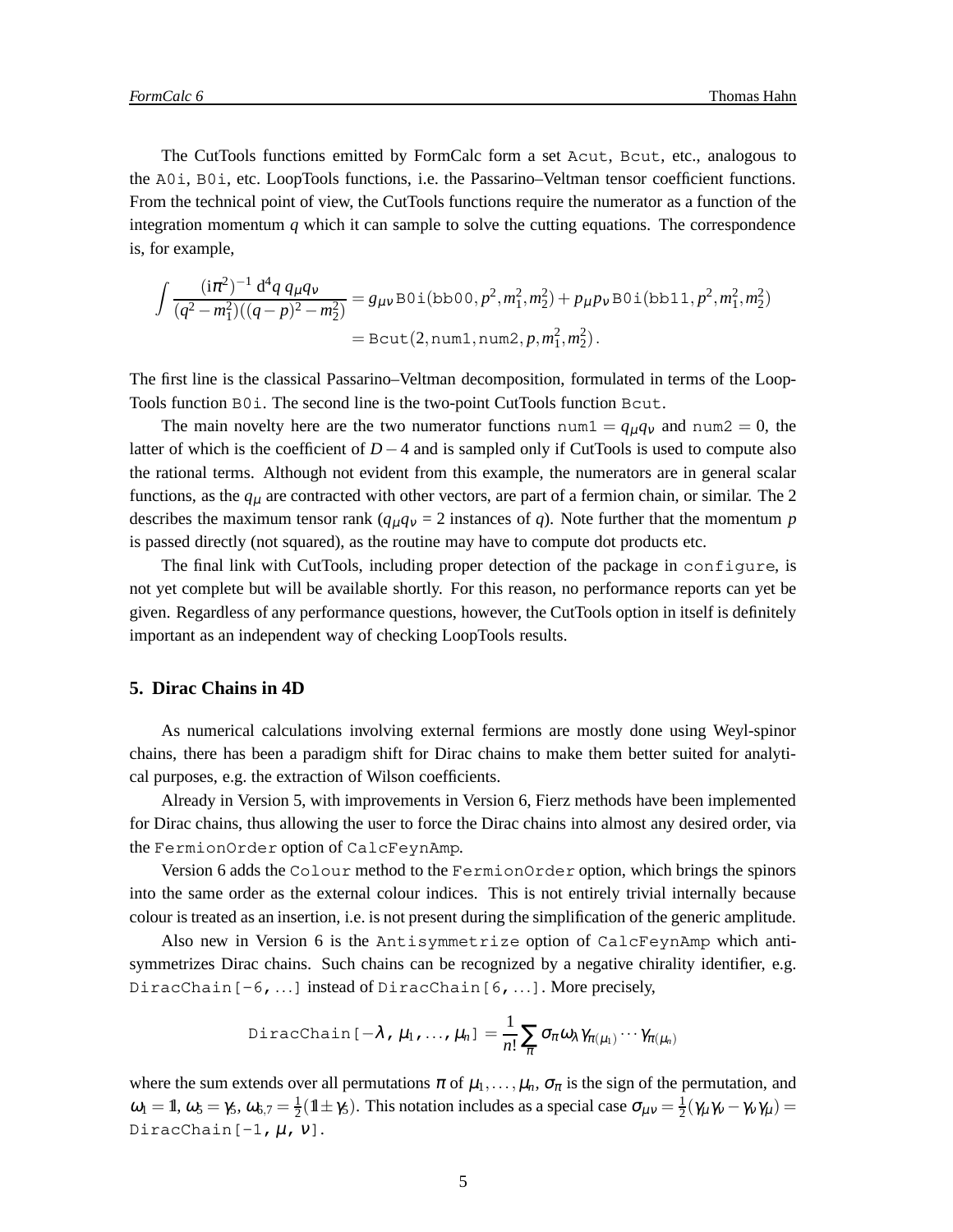#### **6. Re-using Abbreviations**

Abbreviations are a fundamental concept in FormCalc to reduce the size of expressions. Abbreviations were so far restricted to one FormCalc session, however, e.g. one could not save intermediate results involving abbreviations and resume computation in a new session. FormCalc 6 adds two functions to 'register' abbreviations and subexpressions from an earlier session.

RegisterAbbr registers a list of abbreviations, e.g. the output of Abbr[] in a previous session, such that future invocations of CalcFeynAmp will make use of them. Note that abbreviations introduced for different processes are in general not compatible.

RegisterSubexpr registers a list of subexpressions, e.g. the output of Subexpr[] in a previous session, such that future invocations of Abbreviate will make use of them.

#### **7. Keep**

The Keep function is an application of RegisterAbbr and RegisterSubexpr and is helpful in long-running calculations to store intermediate expressions, such that the calculation can be resumed after a crash. As a side effect, the intermediate results can be inspected easily, even while a batch job is in progress.

Keep has two basic arguments: a file (path and name) and an expression. If the file exists, it is loaded. If not, the expression is evaluated and the results stored in the file, thus creating a checkpoint. If the calculation crashes, it suffices to restart the very same program, which will then load all parts of the calculation that have been completed and resume at the point it left off.

Keep[*expr*, *name*, *path*] loads "*path*/*name*.m" if it exists, otherwise evaluates *expr* and stores the result (together with the output of Abbr[] and Subexpr[]) in that file. *path* is optional and defaults to  $$KeepDir (= "keep" by default).$ 

Keep  $[k]$  = *rhs* is the same as  $lhs = \text{Keep}[rhs, \text{ " } lhs\text{ "}$ . This second syntax makes adding Keep functionality to existing programs very simple. For example, a statement like

```
amps = CalcFeynAmp[...]
```
simply becomes

Keep[amps = CalcFeynAmp[...]]

Since the file name is derived from the assigned-to identifier, this logic fails to work if symbols are being re-assigned, i.e. appear more than once on the left-hand side, as in

```
Keep[amps = CalcFeynAmp[virt]]
Keep[amps = Join[amps, CalcFeynAmp[counter]]
```
Due to the first Keep statement, the second will always find the file keep/amps.m and never execute the computation of the counter terms.

There are other ways to confuse the system, which usually require some deliberation, however: mixing intermediate results from different calculations, changing flags out of sync with the intermediate results, etc. In case of doubt, i.e. if results seem suspicious, remove all intermediate files and re-do the calculation from scratch.